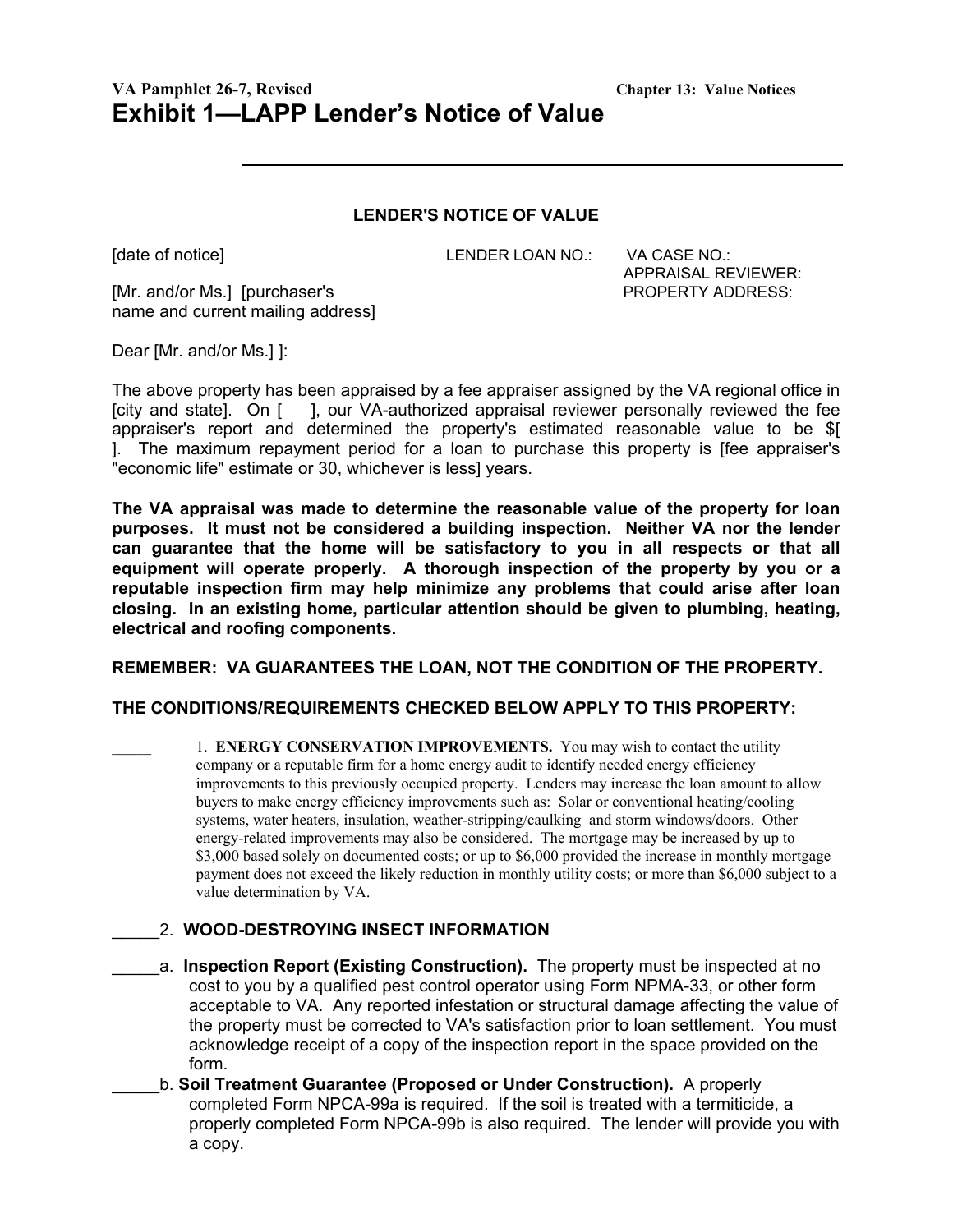- \_\_\_\_\_3. **LIEN-SUPPORTED ASSESSMENT.** This property is located in a development with mandatory membership in a homeowners' association. The lender is responsible for ensuring that title meets VA requirements for such property and that homeowner association assessments are subordinate to the VA-guaranteed mortgage.
- a. **Homeowner Association Fee.** Estimated fee of  $$$ [ ] per [ ]. **b. Other.** *p*
- \_\_\_\_\_4. **CONDOMINIUM REQUIREMENTS.** Evidence that VA requirements have been met for this condominium. There are may be additional information in "Other Conditions/Requirements" below.
	- \_\_\_\_\_5. **WATER/SEWAGE SYSTEM ACCEPTABILITY.** Evidence from the local health authority or other source authorized by VA that the individual \_\_\_\_\_ **water supply**, **sewage disposal** system(s) is/are acceptable.
		- \_\_\_\_\_6. **CONNECTION TO PUBLIC WATER/SEWER.** Evidence of connection to \_\_\_\_\_ **public water**, \_\_\_\_\_ **public sewer**, if available, and that all related costs have been paid in full.
	- \_\_\_\_\_7. **PRIVATE ROAD/COMMON-USE DRIVEWAY.** Evidence that use of the private road or common-use driveway is protected by a recorded permanent easement or recorded right-of-way from the property to a public road, and that a provision exists for its continued maintenance.
	- \_\_\_\_\_8. **FLOOD INSURANCE.** Since improvements on this property are located in a FEMA Special Flood Hazard Area, flood insurance is required.
	- \_\_\_\_\_9. **"AIRPORT" ACKNOWLEDGEMENT.** Your written acknowledgement that you are aware that this property is located near an airport and that aircraft noise may affect the livability, value and marketability of the property.
- \_\_\_\_\_10.**REPAIRS.** The \_\_\_\_\_ **lender** \_\_\_\_\_ **fee appraiser** (\_\_\_\_\_\_\_\_\_[name]\_\_\_\_\_\_\_\_\_\_) **The compliance inspector** (**Letter Letter Letter Letter Letter Letter Letter Letter Letter Letter Letter Letter Letter Letter Letter Letter Letter Letter Letter Letter Letter Letter Letter Letter Letter Letter Letter Lett** the following repairs have been satisfactorily completed. See the above second paragraph about your responsibility concerning the condition of the property.

## \_\_\_\_\_11. **LOCAL HOUSING/PLANNING AUTHORITY CODE REQUIREMENTS.** Evidence that local housing or planning authority code requirements, if any, have been met.

I

- 12. "NOT INSPECTED" ACKNOWLEDGEMENT. Your written Acknowledgement that, you are aware that since this new property was not inspected during construction by VA,
- \_a. VA assistance with construction complaints will be limited to defects in equipment, material and workmanship reported during the one-year builder's warranty period.
- b. VA will not intercede on your behalf in the processing of any construction complaints.
- 13. **TEN-YEAR INSURED PROTECTION PLAN.** Evidence of enrollment of this new property in a 10-year insured protection plan acceptable to the Department of Housing and Urban Development (HUD).